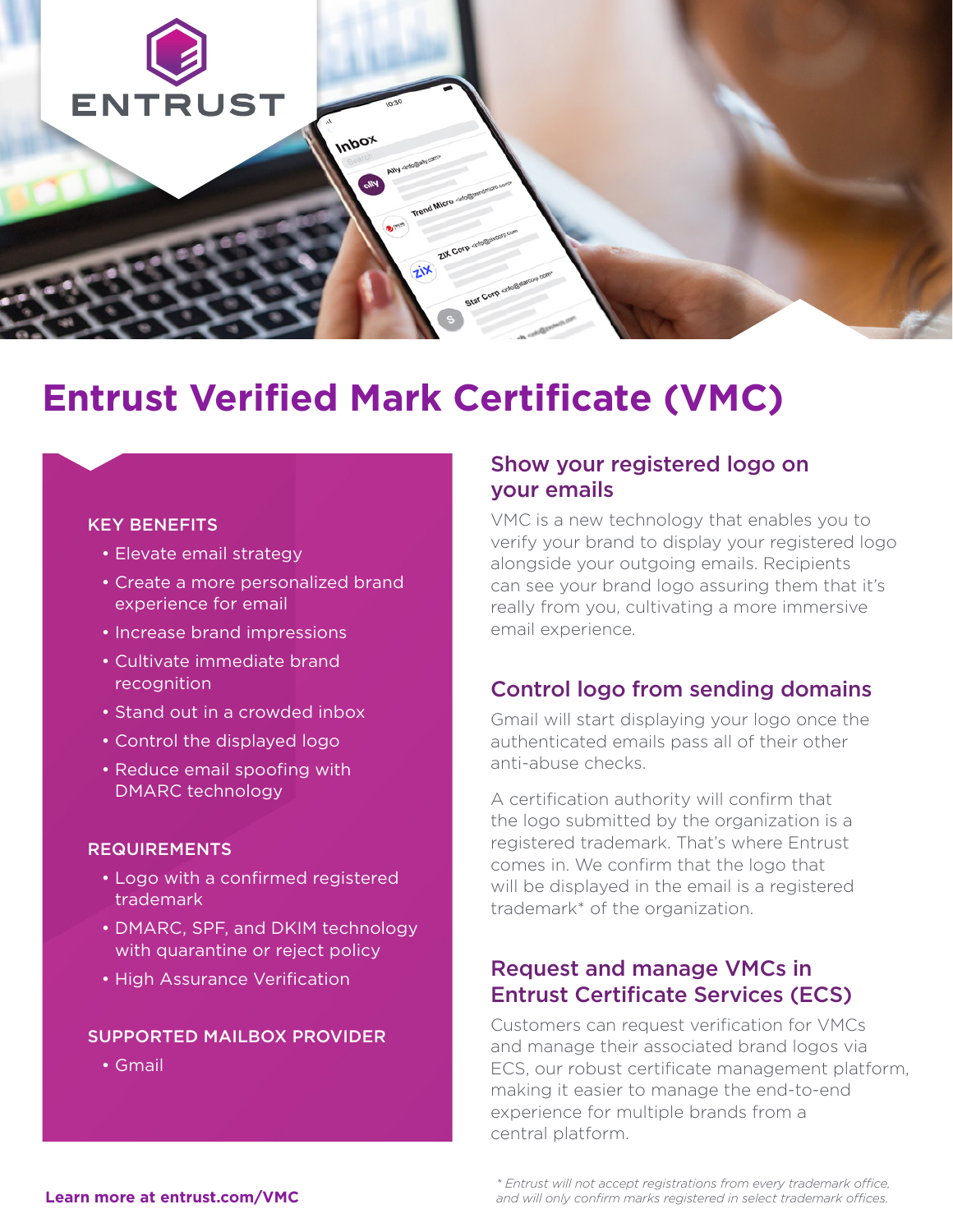# Host authenticated VMC logos in ECS

Having your brand logo published to an Entrust hosted site streamlines VMC certificate management.

Hosted logos ease IT challenges by enabling marketing teams to change logos as often as needed without getting IT teams involved after a one-time setup in your company's DNS records:

- Logos can be updated in ECS, making it quicker to get VMCs configured and in-service
- No need for IT teams to update their DNS records every time a new logo is posted
- Makes VMC renewals a cinch

# Leverage industry-leading technology

As the conceptualizer and primary developer of VMCs, Entrust has played a leading role in creating the VMC technical standards with Brand Indicators for Message Identification (BIMI) group, and issued the first VMC in August 2019.

# How it works

VMCs only work with email applications that support it and brands that use DMARC (Domain-based Message Authentication, Reporting, and Conformance) with Quarantine or Reject policy, which is used to prevent email spoofing from the sending and receiving servers.

BIMI is a set of standards that controls the visual representation in the email. By adding BIMI instructions to your DNS record, your organization's logo is displayed on email communications that originate from your domain.

| ı۱.          | 10:30                                                           |
|--------------|-----------------------------------------------------------------|
| <b>Inbox</b> |                                                                 |
| Search       |                                                                 |
|              | Ally <info@ally.com></info@ally.com>                            |
|              | Trend Micro <info@trendmirco.com< td=""></info@trendmirco.com<> |
| z            | ZIX Corp <info@zixcorp.com></info@zixcorp.com>                  |
| Ξ            | Star Corp <info@starcorp.com></info@starcorp.com>               |
|              | Zap Tech <info@zaptech.com< td=""></info@zaptech.com<>          |
|              | Multi Inc <info@multiinc.com></info@multiinc.com>               |

### **Email without VMC Email with VMC enabled**



Example of how an organization's trademarked logo could display.

Make your emails more personal with a VMC from Entrust. Contact us at [sales@entrust.com](mailto:sales%40entrust.com?subject=VMC%20pre-check)